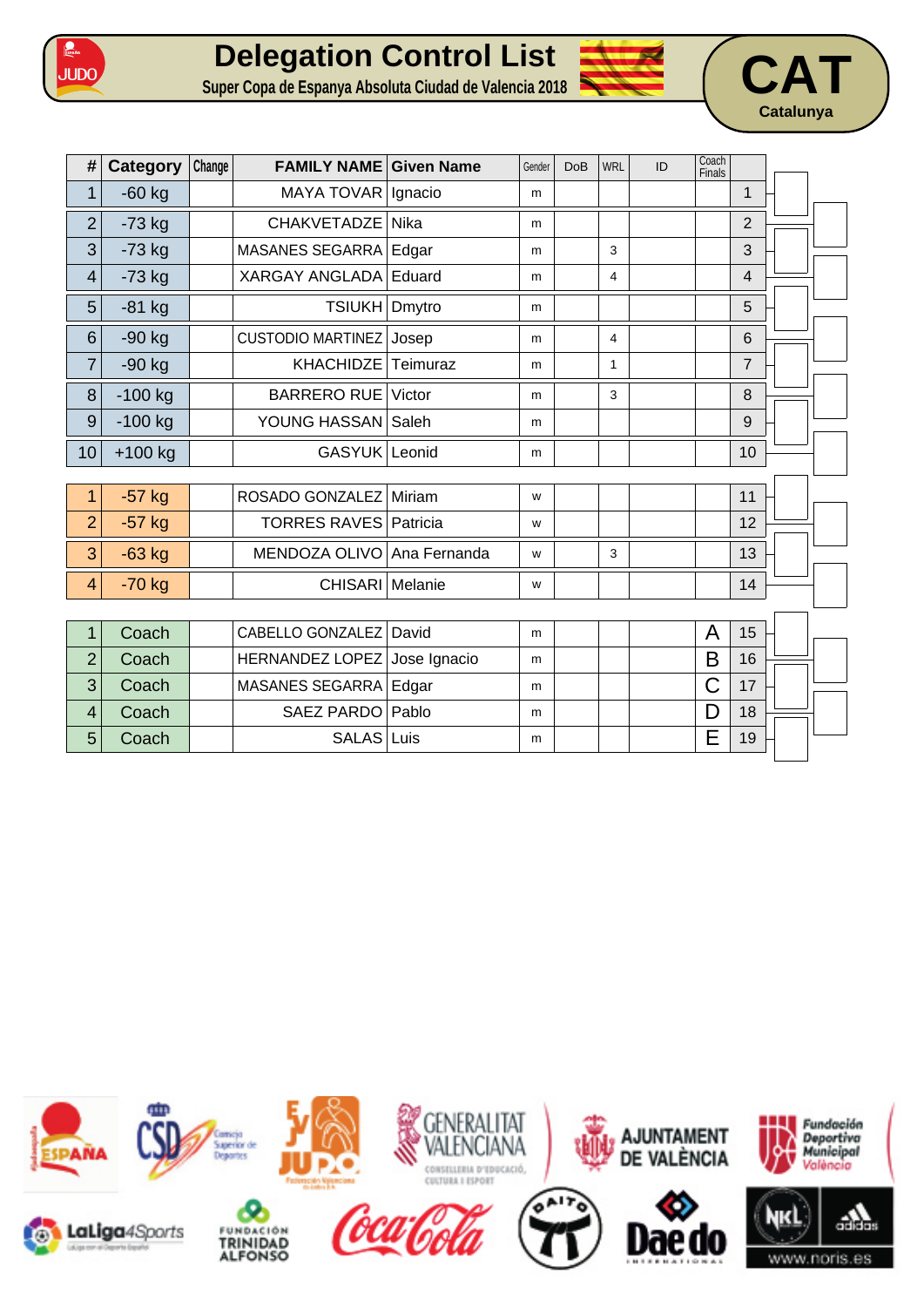





| #                       | Category  | Change | <b>FAMILY NAME Given Name</b> |                 | Gender | <b>DoB</b> | <b>WRL</b> | ID | Coach<br>Finals |                |  |
|-------------------------|-----------|--------|-------------------------------|-----------------|--------|------------|------------|----|-----------------|----------------|--|
| $\overline{\mathbf{A}}$ | $-66$ kg  |        |                               | PEREZ Sebastian | m      |            |            |    |                 |                |  |
| $\overline{2}$          | $-73$ kg  |        | BRINGAS   Tomas               |                 | m      |            |            |    |                 | $\overline{2}$ |  |
| 3                       | $-100$ kg |        | BRICENO Thomas                |                 | m      |            |            |    |                 | 3              |  |
|                         |           |        |                               |                 |        |            |            |    |                 |                |  |
|                         | $-48$ kg  |        |                               | VARGAS Mary Dee | W      |            |            |    |                 | 4              |  |
| $\overline{2}$          | $-52$ kg  |        | GONZALEZ Judith               |                 | W      |            |            |    |                 | 5              |  |
|                         |           |        |                               |                 |        |            |            |    |                 |                |  |
|                         | Coach     |        | HENRIC Jerome                 |                 | m      |            |            |    | A               | 6              |  |

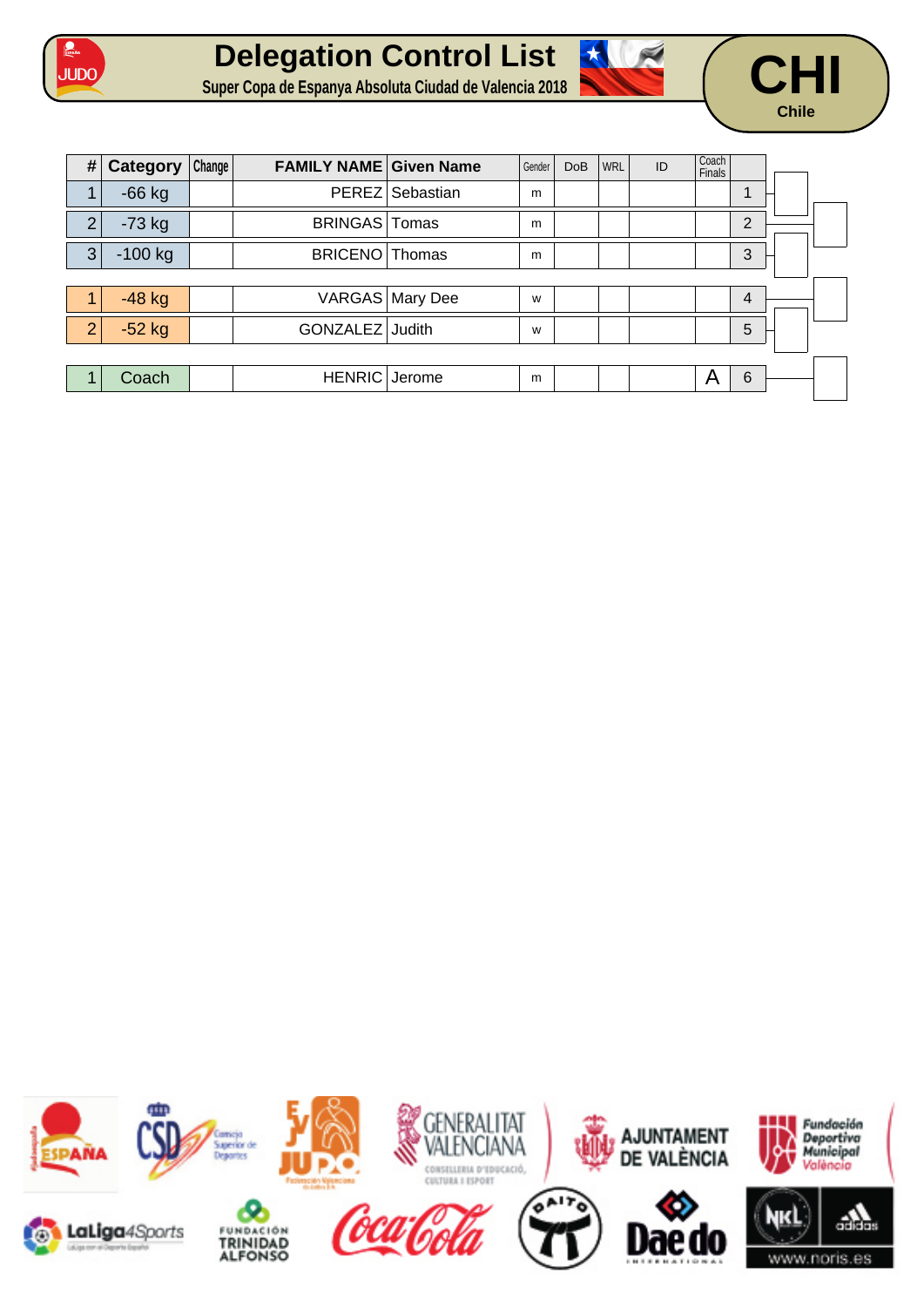





| # Category | Change | <b>FAMILY NAME Given Name</b> | Gender I | <b>DoB</b> | <b>WRL</b> | ID | Coach<br>Finals |  |
|------------|--------|-------------------------------|----------|------------|------------|----|-----------------|--|
| $-66$ kg   |        | PRIETO MIGUEL Adrian          | m        |            |            |    |                 |  |
|            |        |                               |          |            |            |    |                 |  |
| Coach      |        | FERNANDEZ AOSTRI Gonzalo      | m        |            |            |    |                 |  |

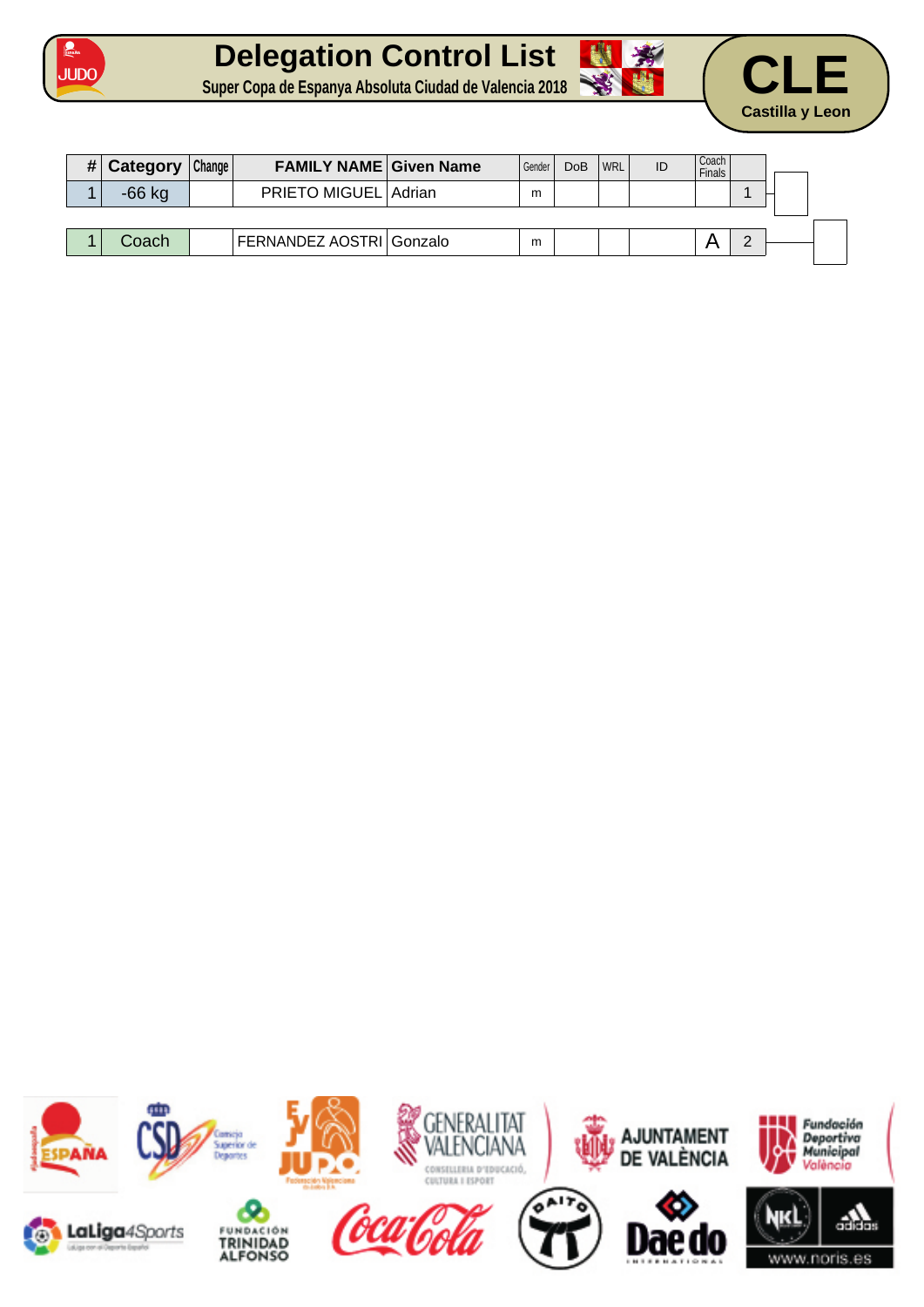

## **Delegation Control List Super Copa de Espanya Absoluta Ciudad de Valencia 2018 CLM**





| <b>Category</b>    | Change | <b>FAMILY NAME Given Name</b> |                               | Gender | DoB | <b>WRL</b> | ID | Coach<br>Finals, |  |
|--------------------|--------|-------------------------------|-------------------------------|--------|-----|------------|----|------------------|--|
| $\overline{70}$ kg |        |                               | GOMIS JIMENO Francisco Javier | m      |     |            |    |                  |  |

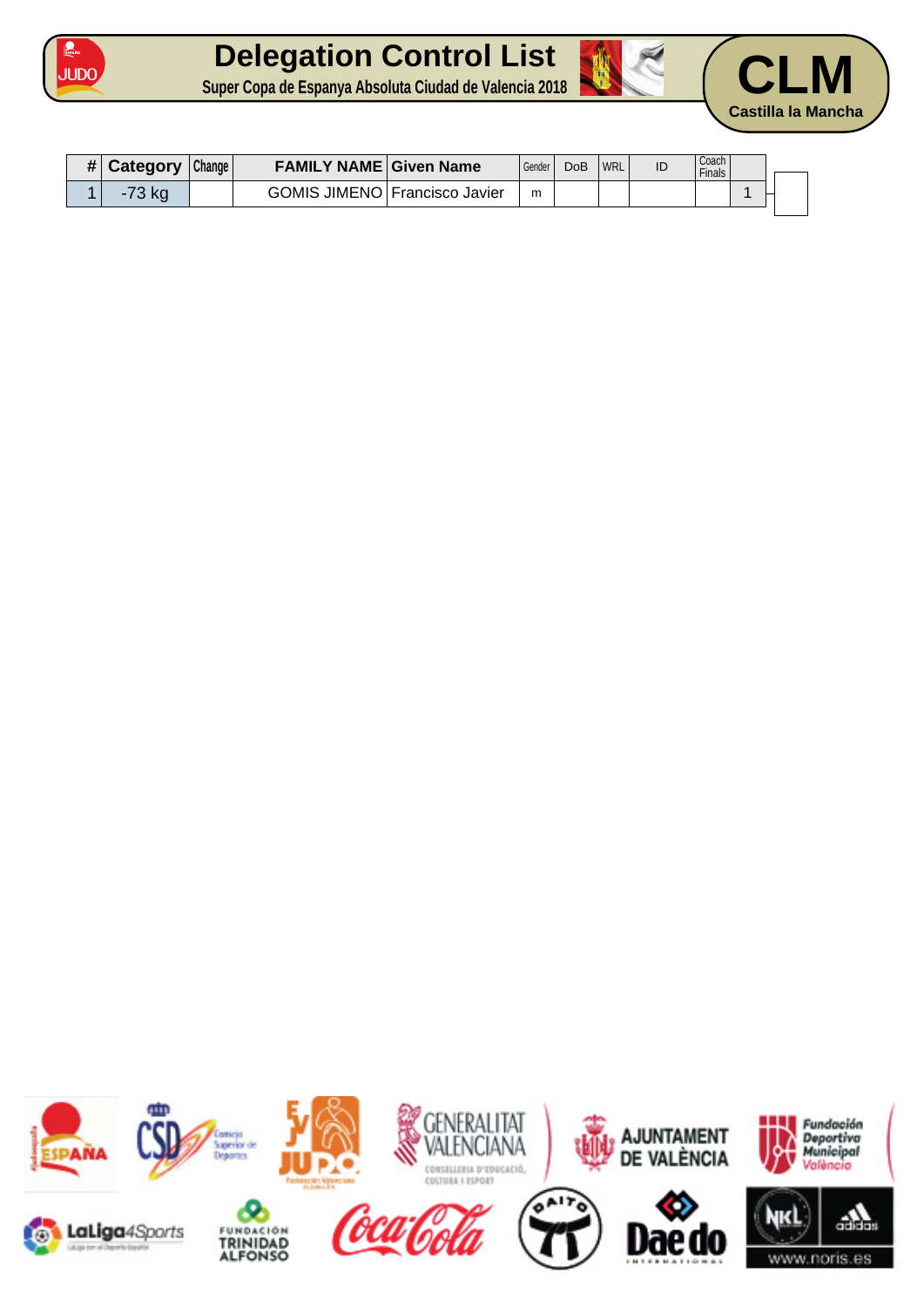





| # | Category  | Change | <b>FAMILY NAME Given Name</b> |                 | Gender | <b>DoB</b> | <b>WRL</b> | ID | Coach<br><b>Finals</b> |   |  |
|---|-----------|--------|-------------------------------|-----------------|--------|------------|------------|----|------------------------|---|--|
|   | $-100$ kg |        | FLORENTINO Roberto            |                 | m      |            |            |    |                        |   |  |
|   |           |        |                               |                 |        |            |            |    |                        |   |  |
|   | $-63$ kg  |        |                               | GARCIA Ana Rosa | W      |            |            |    |                        | າ |  |
| າ | $-70$ kg  |        | SILVESTRE TUSEN Yamilka       |                 | W      |            |            |    |                        | 3 |  |
|   |           |        |                               |                 |        |            |            |    |                        |   |  |
|   | Coach     |        | RAMIREZ Manuel                |                 | m      |            |            |    | A                      | 4 |  |

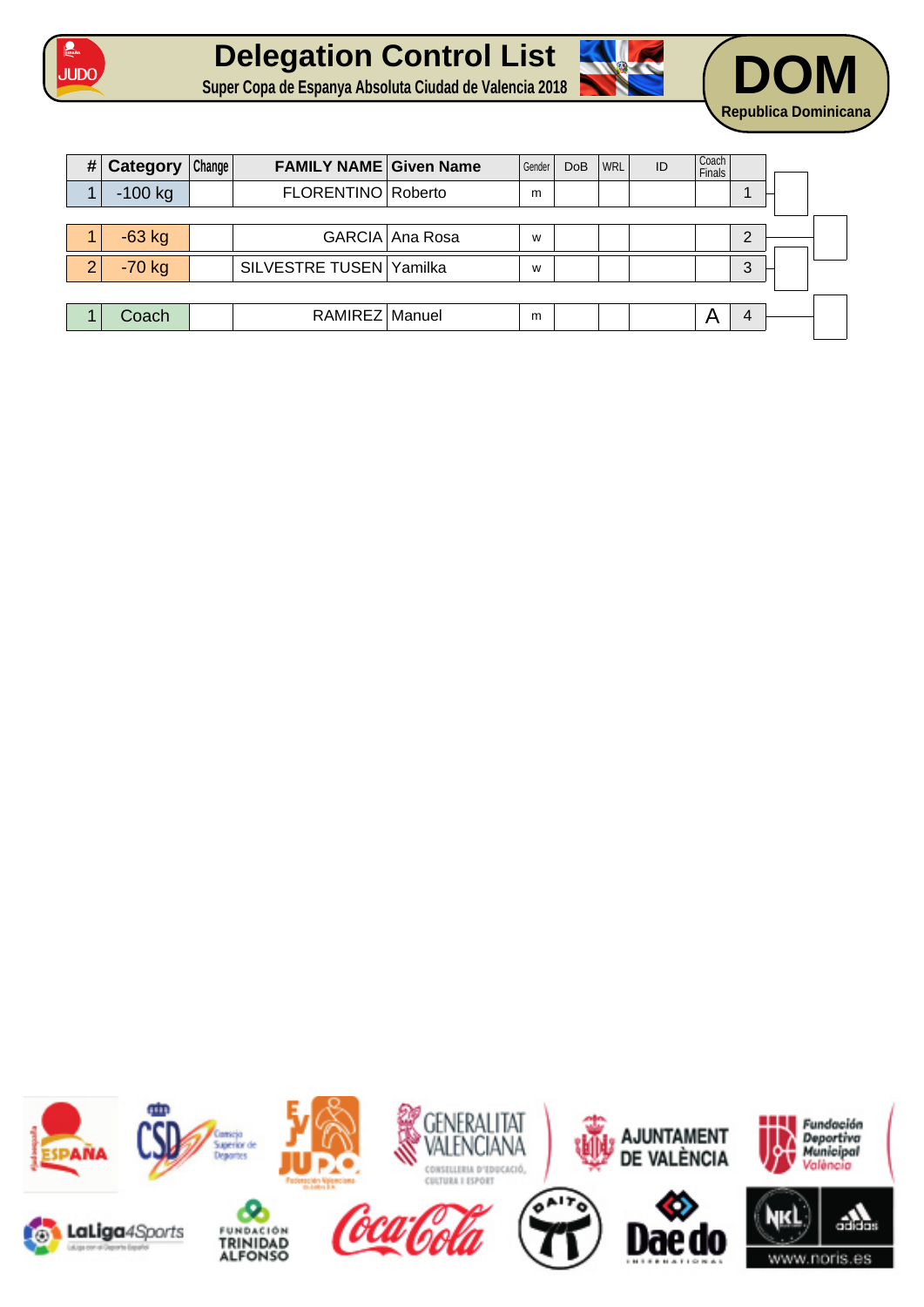





| # | <b>Function</b> | <b>FAMILY NAME Given Name</b> | Gender | <b>DoB</b> | ID | Coach<br>Finals |        |  |
|---|-----------------|-------------------------------|--------|------------|----|-----------------|--------|--|
|   | <b>Staff</b>    |                               | m      |            |    |                 |        |  |
| ⌒ | <b>Staff</b>    | -                             | m      |            |    |                 | ◠      |  |
| 3 | <b>Staff</b>    |                               | m      |            |    |                 | ⌒<br>د |  |
| 4 | <b>Staff</b>    |                               | m      |            |    |                 |        |  |
|   |                 |                               |        |            |    |                 |        |  |

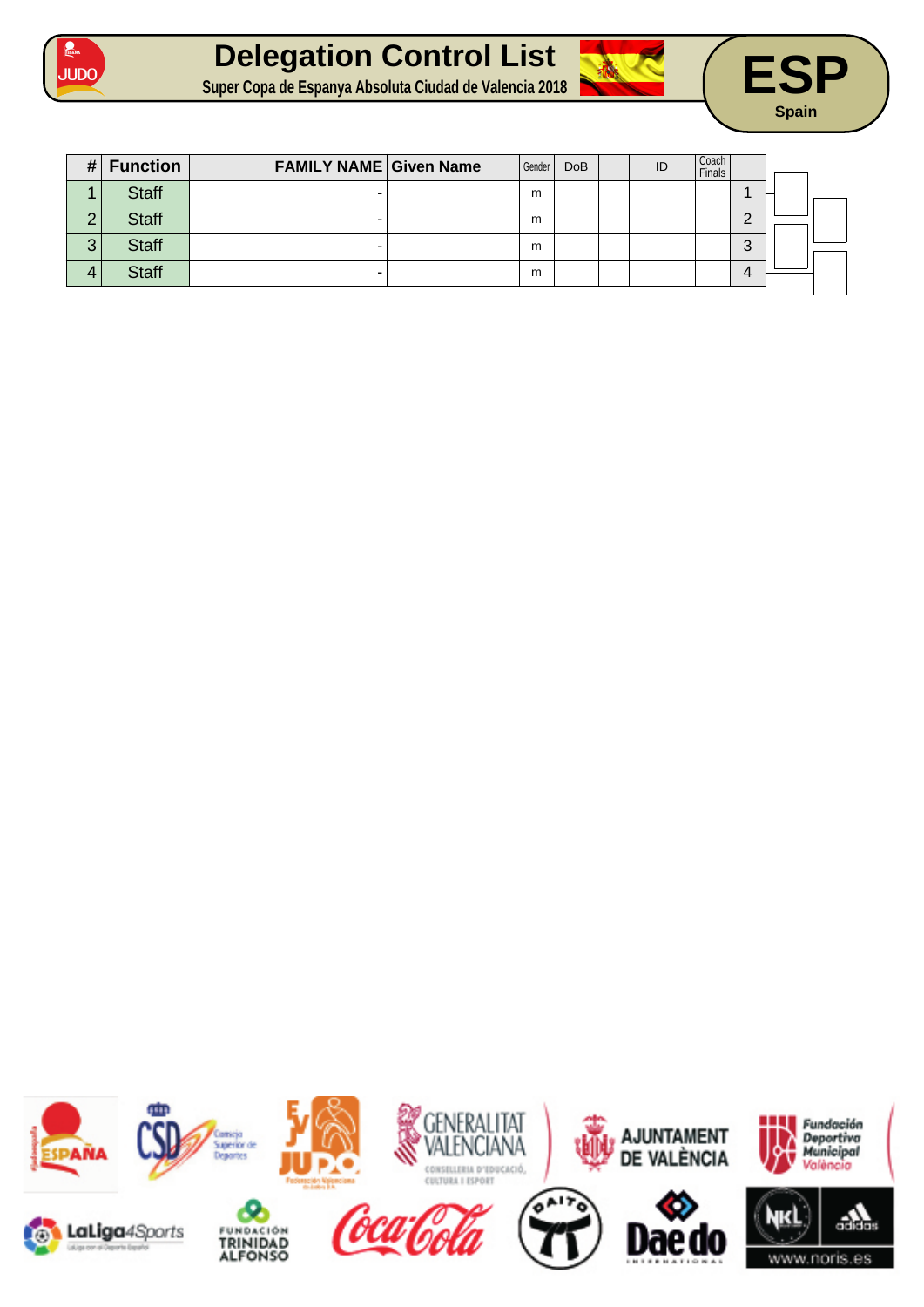





| # | <b>Category</b> | Change | <b>FAMILY NAME Given Name</b> |       | Gender | <b>DoB</b> | WRL | ID | Coach<br><b>Finals</b> |   |  |
|---|-----------------|--------|-------------------------------|-------|--------|------------|-----|----|------------------------|---|--|
|   | $-81$ kg        |        | MUCIENTES SISTO Adrian        |       | m      |            |     |    |                        |   |  |
| ⌒ | $-81$ kg        |        | ROSA MOYA Alexis              |       | m      |            |     |    |                        | ⌒ |  |
|   |                 |        |                               |       |        |            |     |    |                        |   |  |
|   | $-63$ kg        |        | <b>ORTIZ MEDINA</b>           | Marta | W      |            | ⇁   |    |                        | 3 |  |
|   |                 |        |                               |       |        |            |     |    |                        |   |  |
|   | Coach           |        | GARCIA LAZARO Sandra Maria    |       | W      |            |     |    |                        |   |  |

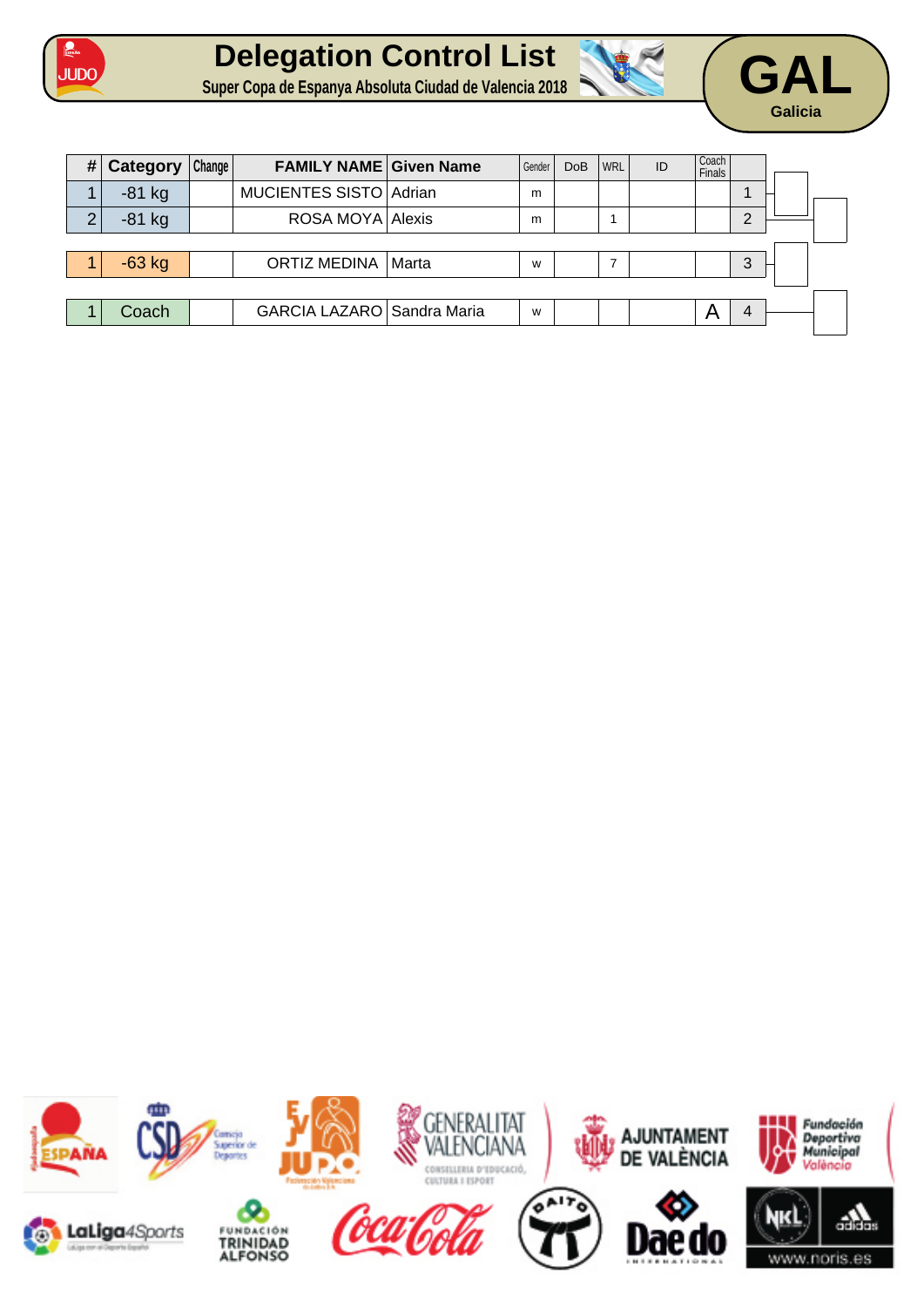

## **Delegation Control List Super Copa de Espanya Absoluta Ciudad de Valencia 2018 ITA**



| <b>Category</b> | Change | <b>FAMILY NAME Given Name</b> |      | Gender | <b>DoB</b> | <b>WRL</b> | ID | Coach<br>Finals . |  |  |
|-----------------|--------|-------------------------------|------|--------|------------|------------|----|-------------------|--|--|
| -52             |        | CONFORTI                      | Anna | W      |            |            |    |                   |  |  |

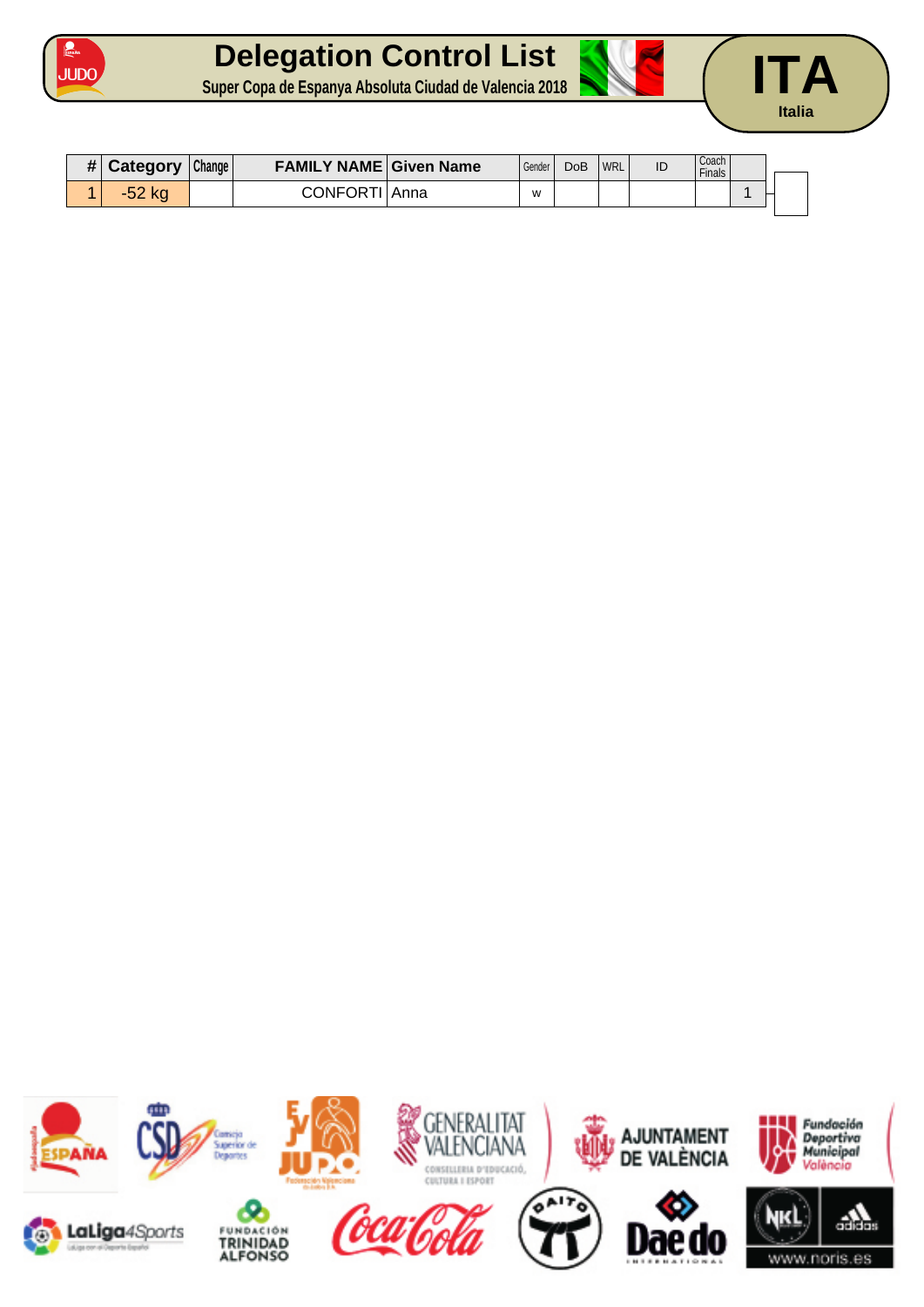





| # | Category | Change | <b>FAMILY NAME Given Name</b> | Gender | <b>DoB</b> | <b>WRL</b> | ID | Coach<br>Finals |   |  |
|---|----------|--------|-------------------------------|--------|------------|------------|----|-----------------|---|--|
|   | $-60$ kg |        | LIBRA5                        | m      |            |            |    |                 |   |  |
|   |          |        |                               |        |            |            |    |                 |   |  |
|   | $-48$ kg |        | LIBRA1                        | W      |            |            |    |                 | ◠ |  |
| າ | $-57$ kg |        | LIBRA2                        | W      |            |            |    |                 | 3 |  |
| 3 | $-70$ kg |        | LIBRA3                        | W      |            |            |    |                 |   |  |

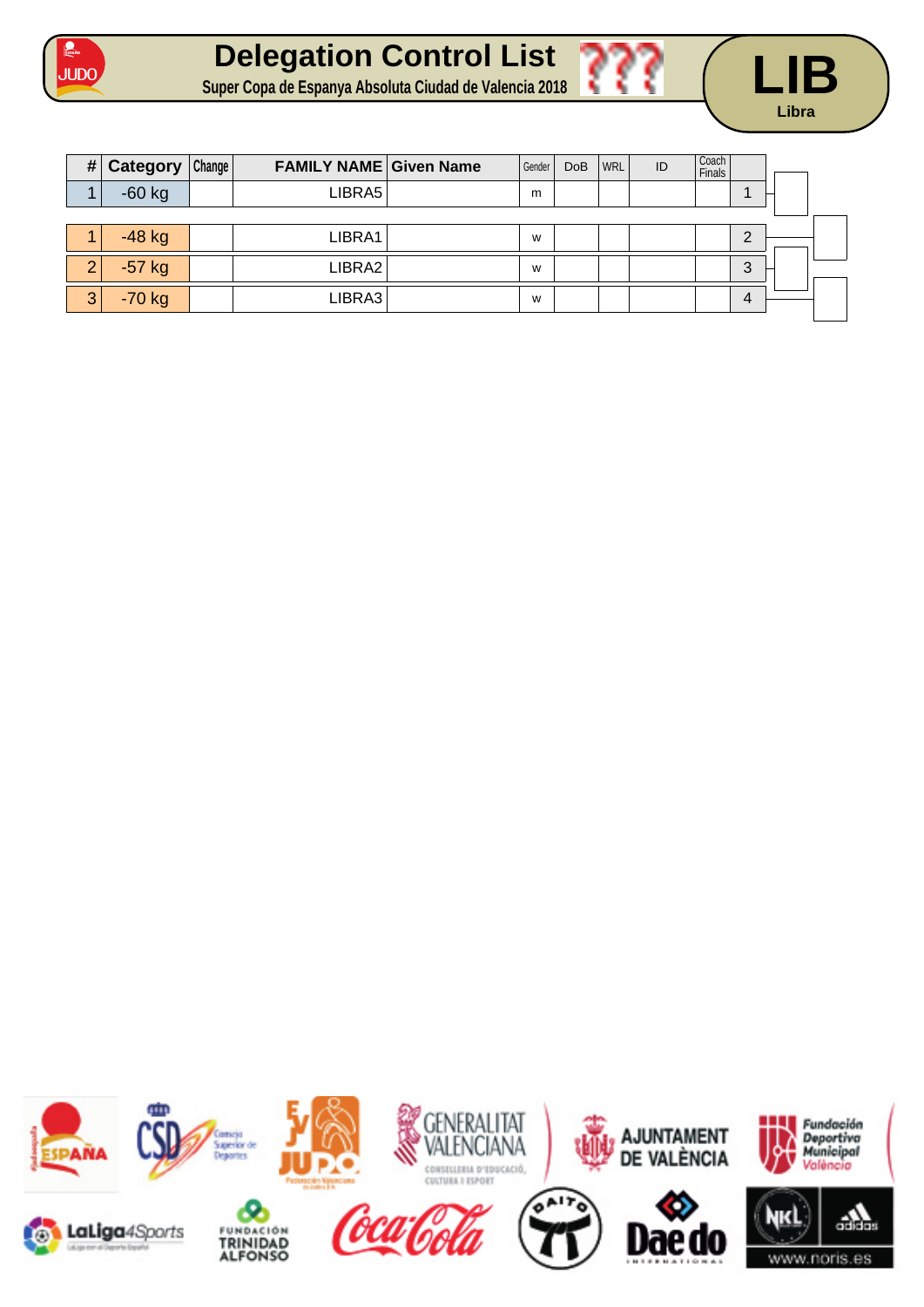

## **Delegation Control List Super Copa de Espanya Absoluta Ciudad de Valencia 2018 MAD**







| $H$ Category | Change | <b>FAMILY NAME Given Name</b> | Gender | DoB | <b>WRL</b> | ID | Coach<br>Finals |  |
|--------------|--------|-------------------------------|--------|-----|------------|----|-----------------|--|
| -70 kg       |        | RODRIGUEZ GONZALEZ   Patricia | W      |     |            |    |                 |  |

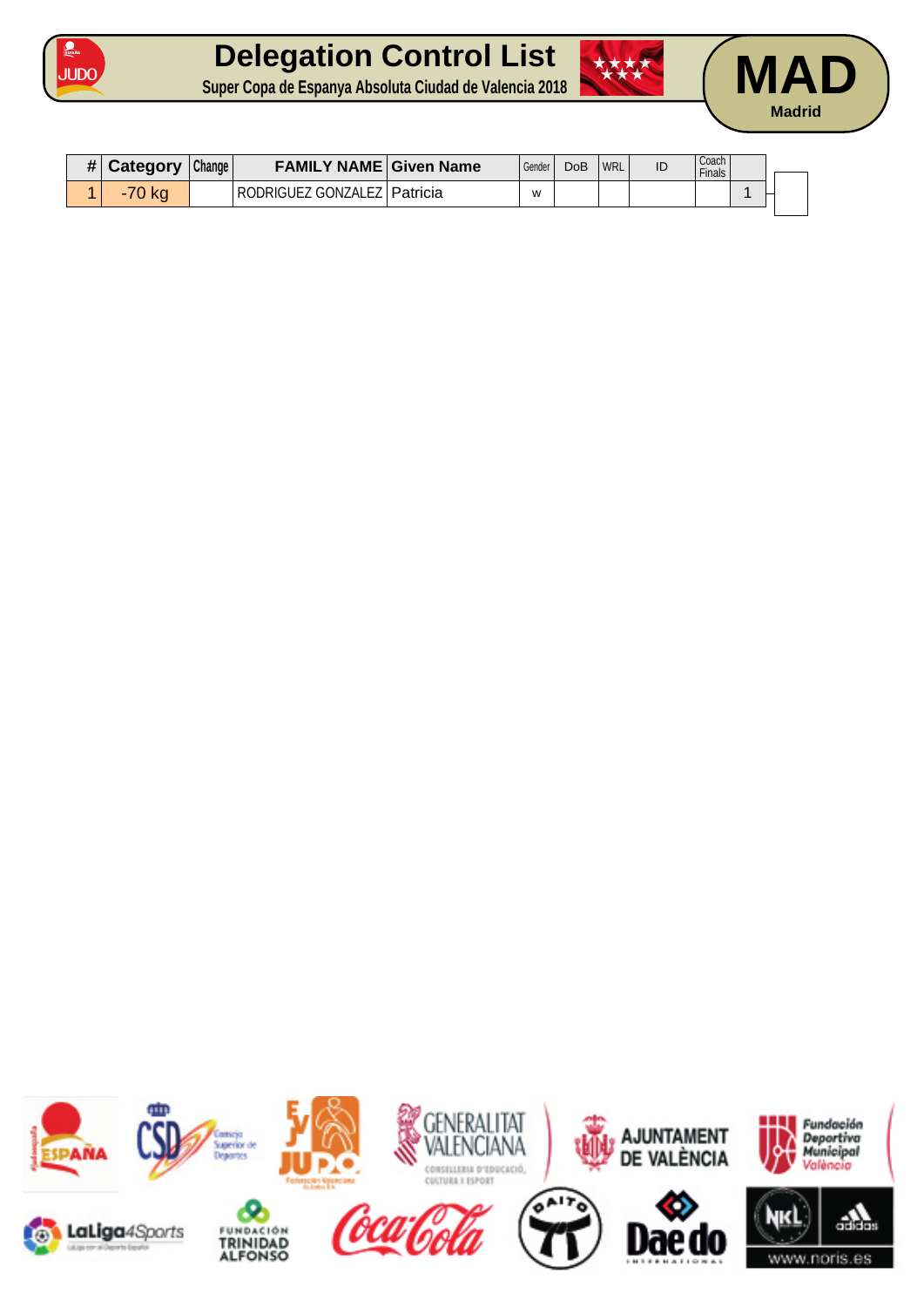





| # | Category | Change | <b>FAMILY NAME Given Name</b> | Gender | <b>DoB</b> | WRL | ID | Coach<br>Finals |          |
|---|----------|--------|-------------------------------|--------|------------|-----|----|-----------------|----------|
|   | $-66$ kg |        | ZAPATA MARIN Antonio          | m      |            |     |    |                 |          |
| ◠ | $-73$ kg |        | MOYA BALIBREA Juan Fco        | m      |            |     |    |                 | റ        |
| 3 | $-73$ kg |        | PEREZ NAVARRO Alberto         | m      |            |     |    |                 | 3        |
|   |          |        |                               |        |            |     |    |                 |          |
|   | Coach    |        | PALAVECINO PETA Daniel        | m      |            |     |    |                 | $\Delta$ |

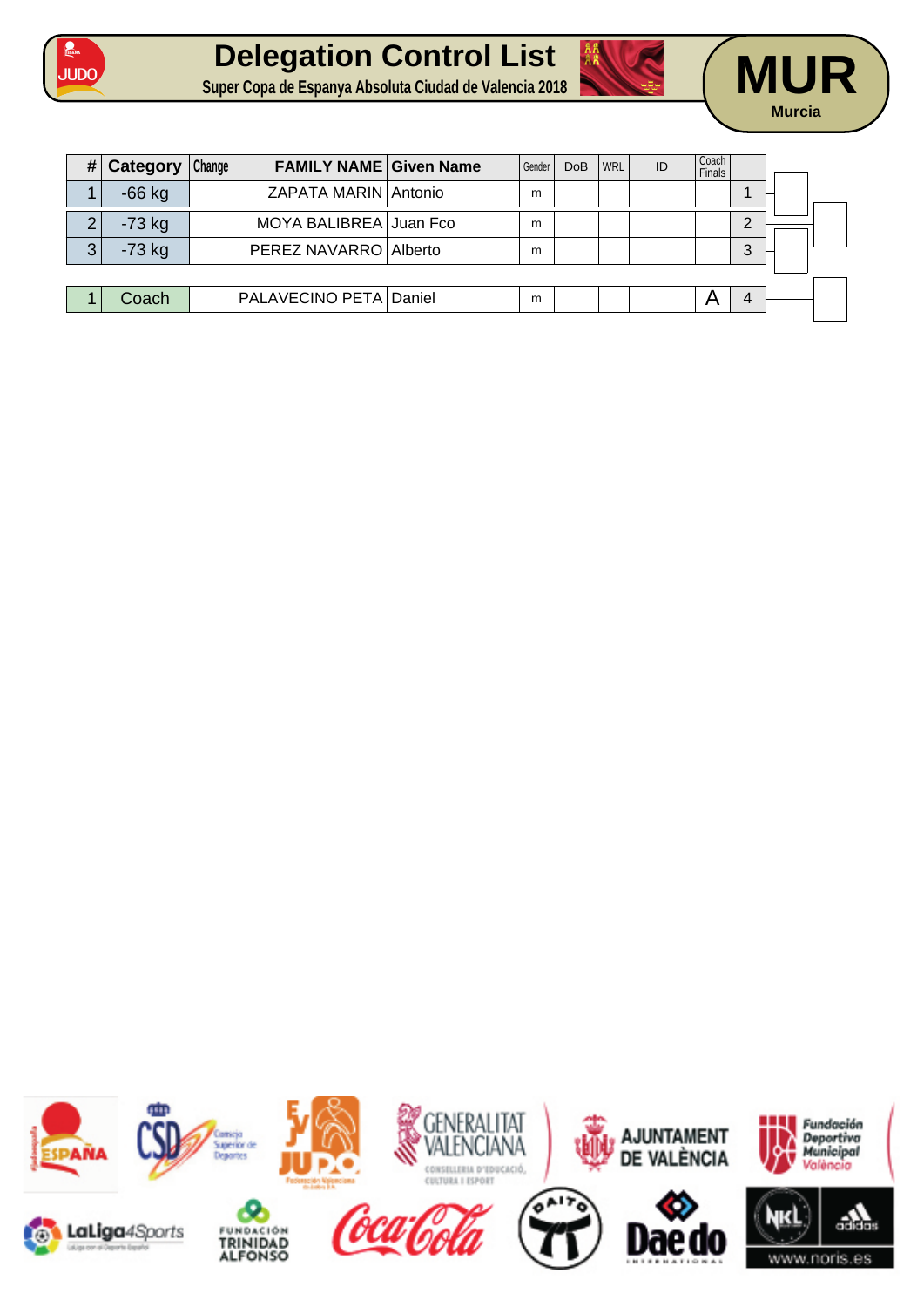





| # | Category | Change | <b>FAMILY NAME Given Name</b> |            | Gender | <b>DoB</b> | <b>WRL</b> | ID | Coach<br>Finals |   |  |
|---|----------|--------|-------------------------------|------------|--------|------------|------------|----|-----------------|---|--|
|   | $-73$ kg |        | RAMOS Fabian                  |            | m      |            |            |    |                 |   |  |
| ⌒ | $-81$ kg |        | GARCIA   Ivan                 |            | m      |            |            |    |                 | ⌒ |  |
| 3 | $-90$ kg |        |                               | NSIR Karim | m      |            |            |    |                 | 3 |  |
|   |          |        |                               |            |        |            |            |    |                 |   |  |
|   | Coach    |        | GARCIA Daniel                 |            | m      |            |            |    | А               | 4 |  |

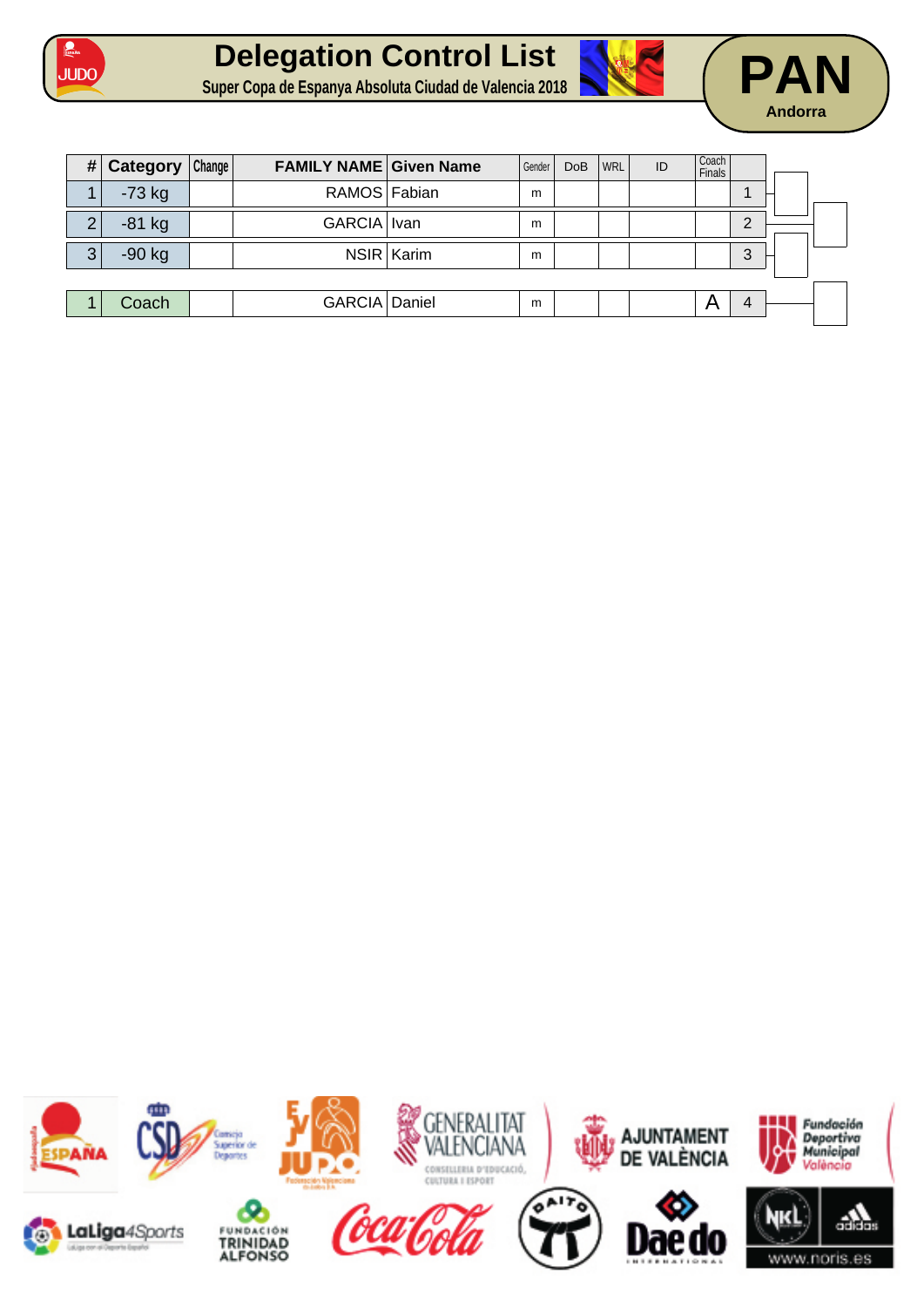





| LOPES CRESOL Leandro Rafael<br>$-60$ kg<br>m<br>$+100$ kg<br>BOTELHO ROMPAO Vasco Miguel<br>m<br>CESAR   Diogo<br>Coach<br>2<br>m | Category | Change | <b>FAMILY NAME Given Name</b> | Gender | <b>DoB</b> | <b>WRL</b> | ID | Coach<br><b>Finals</b> |  |
|-----------------------------------------------------------------------------------------------------------------------------------|----------|--------|-------------------------------|--------|------------|------------|----|------------------------|--|
|                                                                                                                                   |          |        |                               |        |            |            |    |                        |  |
|                                                                                                                                   |          |        |                               |        |            |            |    |                        |  |
|                                                                                                                                   |          |        |                               |        |            |            |    |                        |  |
|                                                                                                                                   |          |        |                               |        |            |            |    |                        |  |

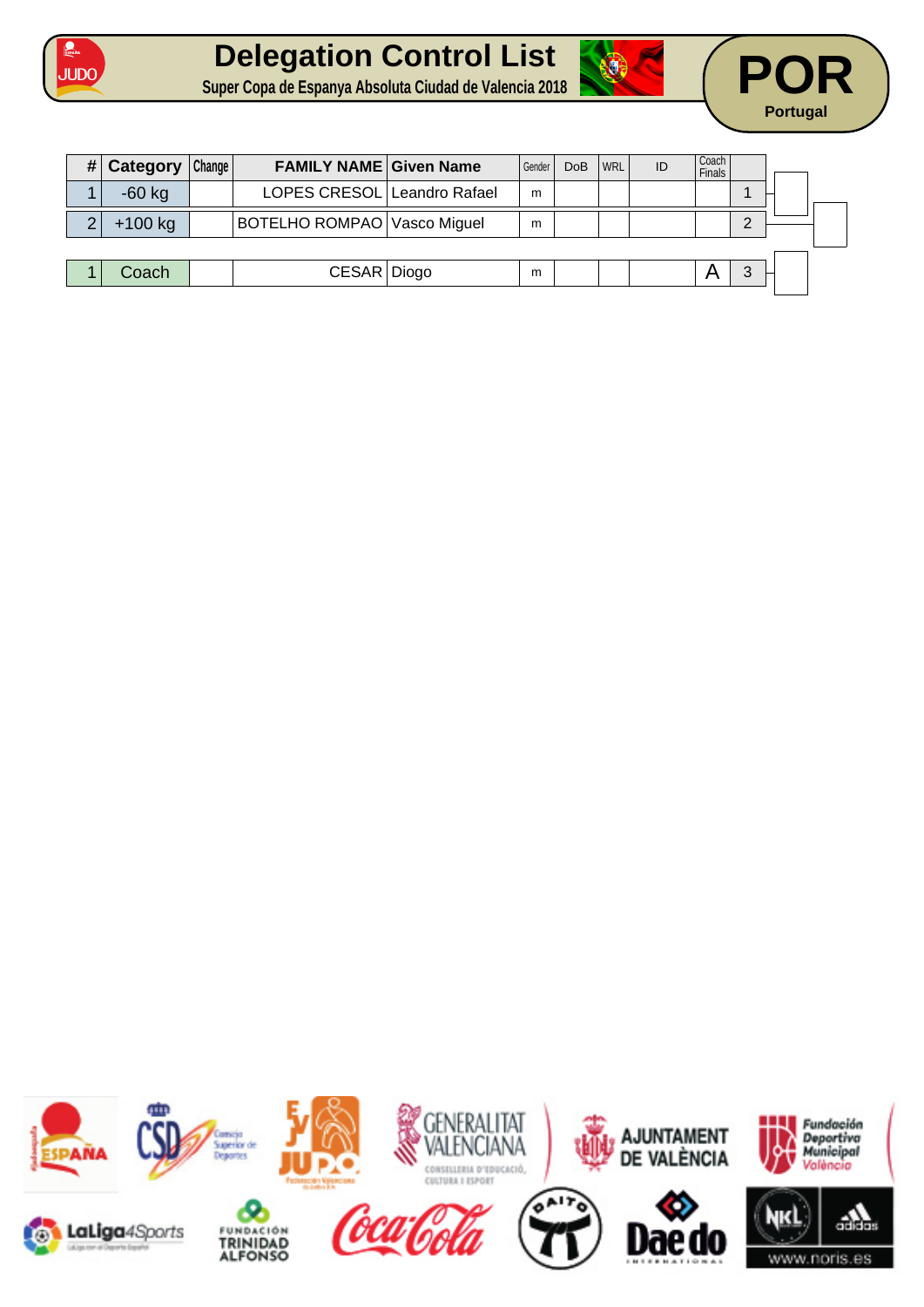





| #        | Category  | Change | <b>FAMILY NAME Given Name</b> |              | Gender | <b>DoB</b> | WRL | ID | Coach<br><b>Finals</b> |            |  |
|----------|-----------|--------|-------------------------------|--------------|--------|------------|-----|----|------------------------|------------|--|
|          | $-81$ kg  |        |                               | RUIZ JEFFREY | m      |            |     |    |                        |            |  |
| $\Omega$ | $+100$ kg |        | FERRER Rafael                 |              | m      |            |     |    |                        | $\sqrt{ }$ |  |
|          |           |        |                               |              |        |            |     |    |                        |            |  |
|          | $-48$ kg  |        | GARCIA Paula                  |              | W      |            |     |    |                        | ◠          |  |

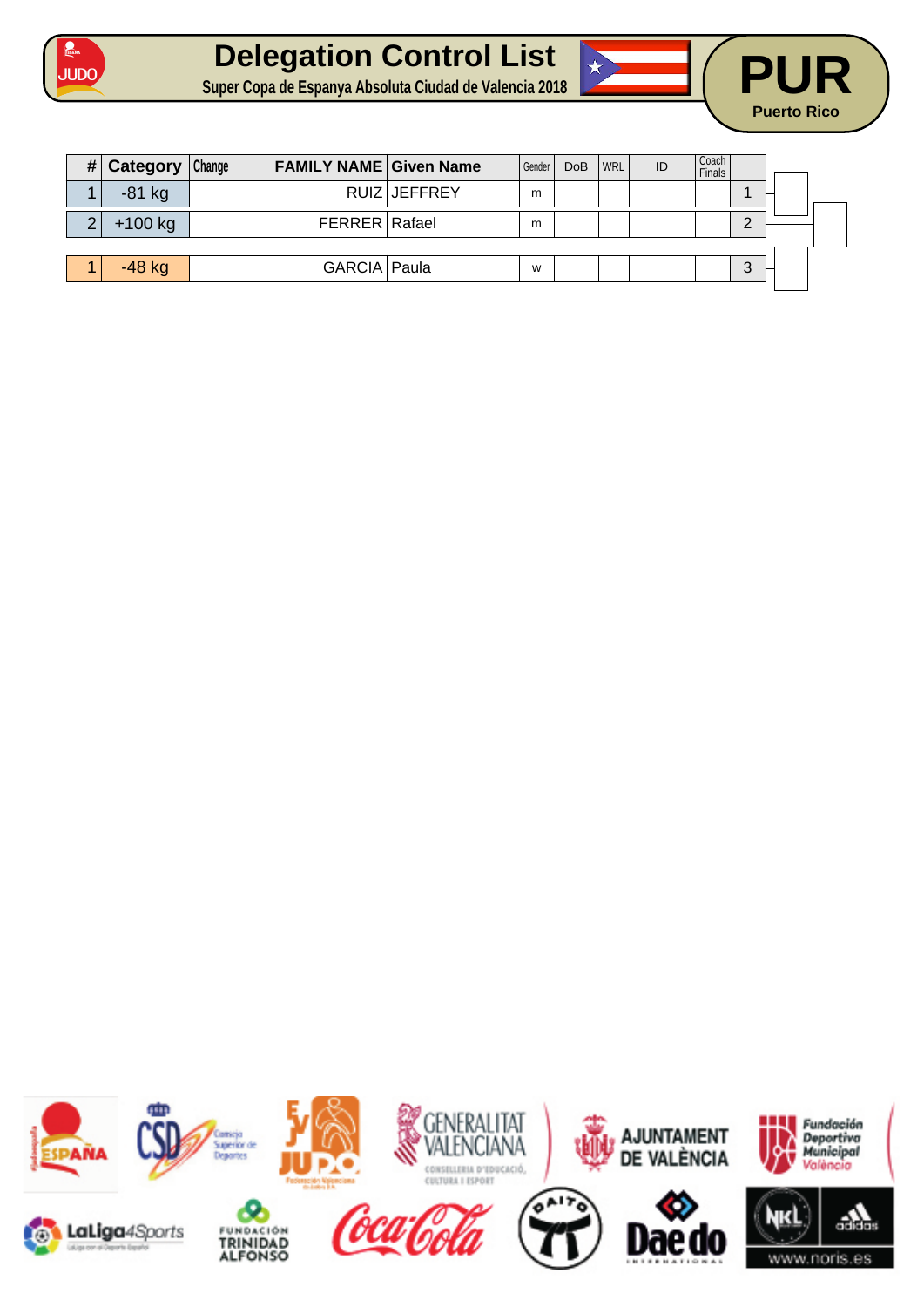

## **Delegation Control List Super Copa de Espanya Absoluta Ciudad de Valencia 2018 VAL**





| #                       | Category  | Change | <b>FAMILY NAME Given Name</b>     |               | Gender | DoB | <b>WRL</b> | ID | Coach<br>Finals |                         |  |
|-------------------------|-----------|--------|-----------------------------------|---------------|--------|-----|------------|----|-----------------|-------------------------|--|
| $\mathbf{1}$            | $-60$ kg  |        |                                   | GOMIS Joaquin | m      |     |            |    |                 | $\mathbf{1}$            |  |
| $\overline{2}$          | $-60$ kg  |        | MANUKYAN Rafayel                  |               | m      |     |            |    |                 | $\overline{2}$          |  |
| 3                       | $-60$ kg  |        | SENENT SORIANO Luis               |               | m      |     |            |    |                 | 3                       |  |
| $\overline{\mathbf{4}}$ | $-66$ kg  |        | ALVAREZ CHULIA Juan               |               | m      |     |            |    |                 | $\overline{\mathbf{4}}$ |  |
| 5                       | $-66$ kg  |        | GOIKOETXEA ALONSO                 | Oier          | m      |     |            |    |                 | 5                       |  |
| 6                       | $-66$ kg  |        | PADROS BARBERO                    | Francisco     | m      |     |            |    |                 | 6                       |  |
| 7                       | $-66$ kg  |        | SAGARZAZU GIL Iokin               |               | m      |     |            |    |                 | $\overline{7}$          |  |
| 8                       | $-66$ kg  |        | <b>SENENT SORIANO</b>             | Adrian        | m      |     |            |    |                 | 8                       |  |
| $\boldsymbol{9}$        | $-73$ kg  |        | CARRATALA MORENO                  | Jose Enrique  | m      |     |            |    |                 | 9                       |  |
| 10                      | $-73$ kg  |        | FERNANDEZ HERRERA Aquilino        |               | m      |     |            |    |                 | 10                      |  |
| 11                      | $-73$ kg  |        | RAMOS BALLESTER Javier            |               | m      |     |            |    |                 | 11                      |  |
| 12                      | $-73$ kg  |        | SAUL ESPINOSA Alejandro           |               | m      |     |            |    |                 | 12                      |  |
| 13                      | $-73$ kg  |        | URIARTE Gar                       |               | m      |     |            |    |                 | 13                      |  |
| 14                      | $-73$ kg  |        | VARELA FERRER Alberto             |               | m      |     |            |    |                 | 14                      |  |
| 15                      | $-81$ kg  |        | ALCARAZ DEL REY Luis              |               | m      |     |            |    |                 | 15                      |  |
| 16                      | $-81$ kg  |        | <b>BRACELI GRANERO</b>            | Jose Javier   | m      |     |            |    |                 | 16                      |  |
| 17                      | $-81$ kg  |        | MENENDEZ Alberto                  |               | m      |     |            |    |                 | 17                      |  |
| 18                      | $-81$ kg  |        | NIKOLOV Georgi                    |               | m      |     |            |    |                 | 18                      |  |
| 19                      | $-81$ kg  |        | RUBIO CALATAYUD   Hector          |               | m      |     |            |    |                 | 19                      |  |
| 20                      | $-90$ kg  |        | CORTIJOS FERNANDEZ Sergio         |               | m      |     | 5          |    |                 | 20                      |  |
| 21                      | -90 kg    |        | HERRERO ZAPIRAIN   Igor           |               | m      |     |            |    |                 | 21                      |  |
| 22                      | $-90$ kg  |        | <b>MARTIN GUINALDO</b>            | Alan          | m      |     |            |    |                 | 22                      |  |
| 23                      | $-90$ kg  |        | SABATER BRAU Marc                 |               | m      |     |            |    |                 | 23                      |  |
| 24                      | $-100$ kg |        | ANDERSEN HIDALGO   Hugo           |               | m      |     |            |    |                 | 24                      |  |
| 25                      | -100 kg   |        | <b>BUSTAMANTE GONZALEZ   Raul</b> |               | m      |     |            |    |                 | 25                      |  |
| 26                      | $-100$ kg |        | GOZALVEZ LLORCA Tomas             |               | m      |     |            |    |                 | 26                      |  |
| 27                      | $+100$ kg |        | CHELARU GRIGORAS   Irinel Vasile  |               | m      |     |            |    |                 | 27                      |  |
| 28                      | $+100$ kg |        | FERNANDEZ RODRIGUEZ David         |               | m      |     |            |    |                 | 28                      |  |
| 29                      | $+100$ kg |        | MINZAT George                     |               | m      |     | 1          |    |                 | 29                      |  |

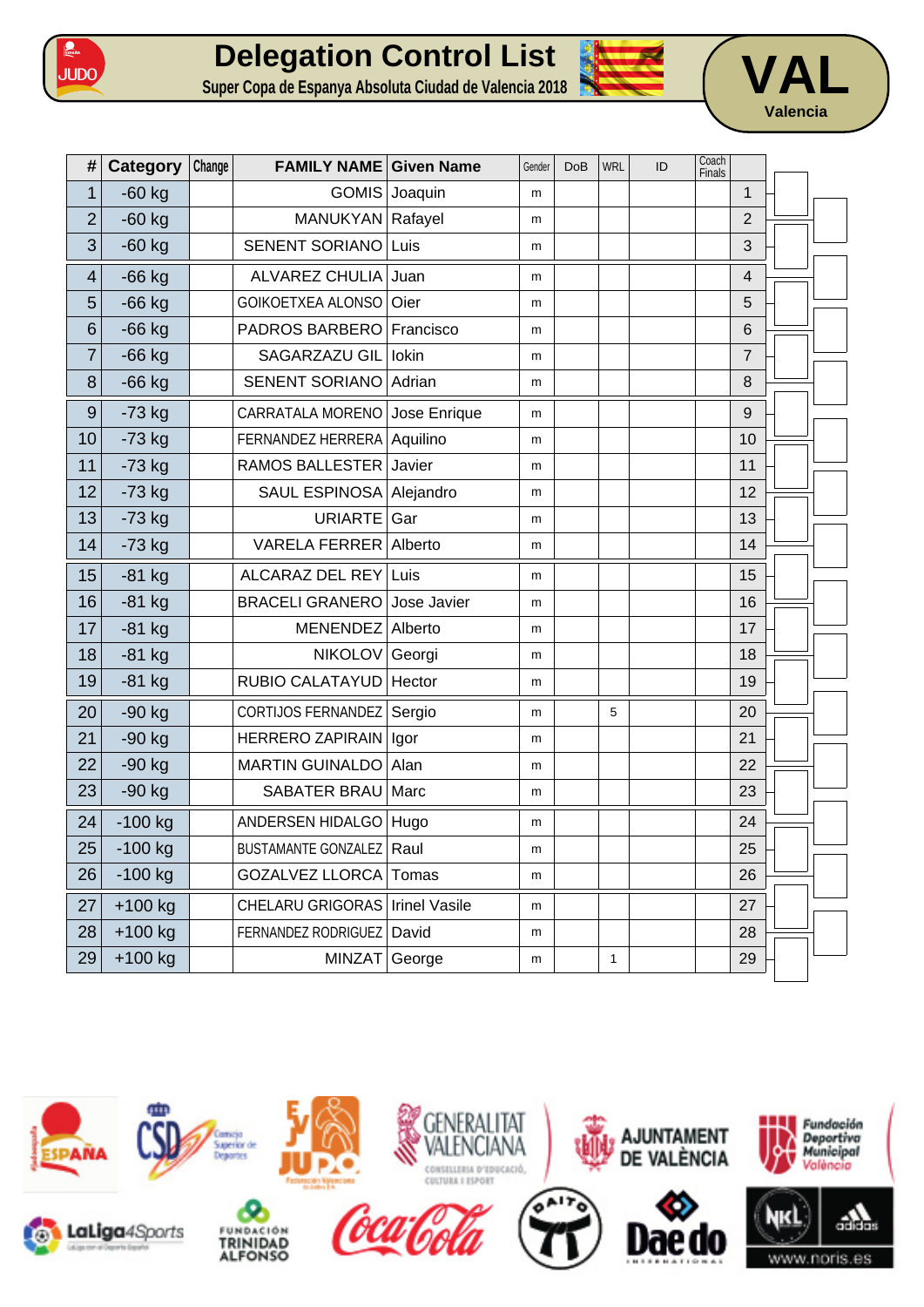





| #               | Category | Change | <b>FAMILY NAME Given Name</b>     |          | Gender | <b>DoB</b> | <b>WRL</b> | ID | Coach<br>Finals |    |  |
|-----------------|----------|--------|-----------------------------------|----------|--------|------------|------------|----|-----------------|----|--|
| 1               | $-48$ kg |        | MOTANEZ PEIROT Carla              |          | W      |            |            |    |                 | 30 |  |
| $\overline{2}$  | $-48$ kg |        | TARAZONA RODRIGO   Marta          |          | W      |            |            |    |                 | 31 |  |
| 3               | $-48$ kg |        | TORREGROSA PINA Laura             |          | W      |            |            |    |                 | 32 |  |
| 4               | $-52$ kg |        | <b>ORTIZ MEDINA Maria</b>         |          | W      |            | 3          |    |                 | 33 |  |
| 5               | $-57$ kg |        | <b>BALLESTEROS SAIZ Noelia</b>    |          | W      |            |            |    |                 | 34 |  |
| 6               | $-57$ kg |        | POU JIMENEZ Neus                  |          | W      |            |            |    |                 | 35 |  |
| $\overline{7}$  | $-57$ kg |        | RUIZ MURO Maria                   |          | W      |            |            |    |                 | 36 |  |
| 8               | $-63$ kg |        | <b>HERRERO ZAPIRAIN   Maitane</b> |          | W      |            |            |    |                 | 37 |  |
| 9               | $-63$ kg |        | RAMOS BALLESTER Maria             |          | W      |            |            |    |                 | 38 |  |
| 10 <sup>1</sup> | $-63$ kg |        | ROBLES LOZANO                     | Patricia | W      |            |            |    |                 | 39 |  |
| 11              | $-70$ kg |        | SERRANO GONZALEZ   Maria Victoria |          | W      |            |            |    |                 | 40 |  |
| 12              | $-70$ kg |        | <b>TORRES LUMBRERAS   Valeria</b> |          | W      |            |            |    |                 | 41 |  |